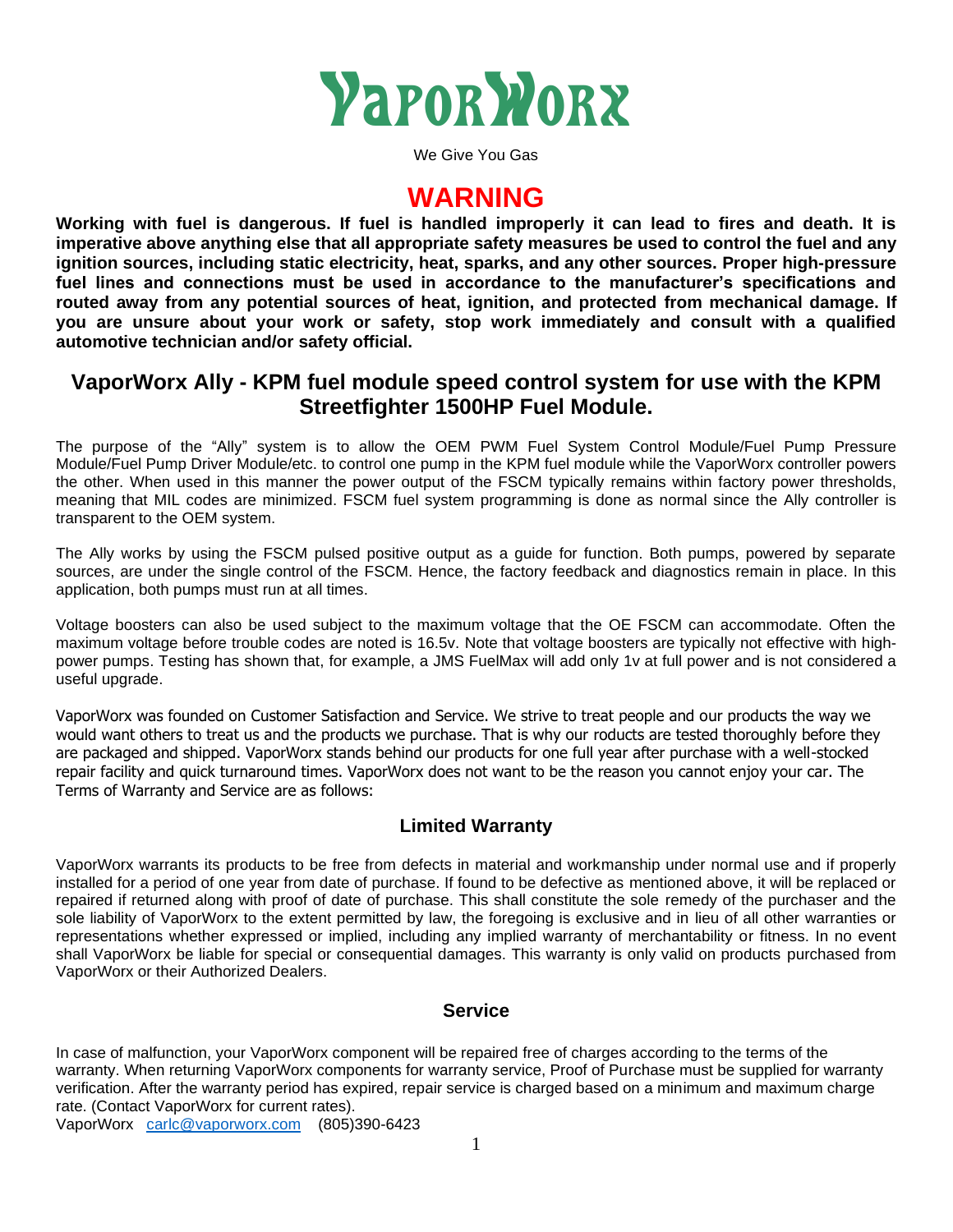**The following steps will help to ensure good fuel module operation and long life. Careful attention to wire routing, protection, strain relief, connectors, crimps, etc. will lead to a longer lasting and more reliable installation. Appropriate safety equipment and procedures should also be worn and utilized at all times. A minimum BC rated fire extinguisher must be within reach at all times. Wear protective gloves when handling fuels and do not smoke or have any sources of ignition anywhere in the working area.** 

- 1) Disconnect the battery from the vehicle.
- 2) Note that all of the braid included in the kit is much easier to work with if the ends are sealed with a soldering iron immediately after cutting. The braid can also be cut with a soldering iron.
- 3) Remove the fuel module from the tank using OEM procedures in order to perform the work safely. Note on most modern applications the fuel level will need to be at or below the point where the low fuel level indicator comes on. Exercise caution as fuel will run out uncontrolled if the liquid level is higher than the tank sealing ring.
- 4) Using OEM installation procedures, install the fuel module with the fuel level sensor and any other OEM in-tank devices into the tank. Use a new GM green fuel module sealing o-ring.
- 5) Find a suitable **flat** surface to mount the VaporWorx pulse width modulation controller (black box) near the vehicle battery. It is imperative that the box be mounted as close and **directly to the battery** as practical. If not connected directly to the battery controller malfunction will result. Do not mount the controller and any wiring near sources of heat such as exhaust systems, radiators, etc. The cooler the electronics are during operation, the longer their expected life will be. #8  $\times$   $\frac{3}{4}$ " screws are provided for mounting. Confirm that the screws will not penetrate fuel tanks, lines, electrical, or any other systems during installation.
- 6) Connect the supplied black 8ga x 4' long wire from the controller BAT/PUMP- to the battery negative terminal. **Do not chassis ground.** Controller malfunction will result. Excess length should be trimmed to keep wiring lengths minimal without causing excessive strain. Ring terminals are included in the kit and must be securely installed. Heat shrink tubing is provided to insulate the ring terminal similar to that of the one already installed on the wire. Attach, but to not tighten the nut on the VaporWorx controller. The negative wire to the pump will be attached later.
- 7) Perform the same for the 8ga red BAT+ fused wire included in the kit. The Battery+ ring terminal has been installed. Cut to length and terminate the controller end using the provided 8ga ring terminal and heat shrink like that in Step 4. Tighten the BAT+ nut on the VaporWorx controller to 10-inlbs. **DO NOT OVERTIGHTEN THE NUT.**
- 8) Plug the two-cavity GT150 connector with the red/grey wires into the mating connector on the VaporWorx controller. Install the protective braid and route it to the area around the FSCM. The red wire will not be used.
- 9) The 20ga grey wire in Step 6 ties in to the FSCM fuel pump + wire. **It may be tied in anywhere along the length of the FSCM Pump + wire.** For GM chassis with OEM ZL1 fuel modules this is usually the heavy gauge grey wire that goes to the fuel module #1 plug cavity. In some applications the FSCM fuel pump + wire may be a different color. See Photo 1.



NOTE: FSCM wiring may be different colors. Refer to an OEM shop manual determine the Pump + and Pump – wiring colors. The signal must be a positive voltage pulse.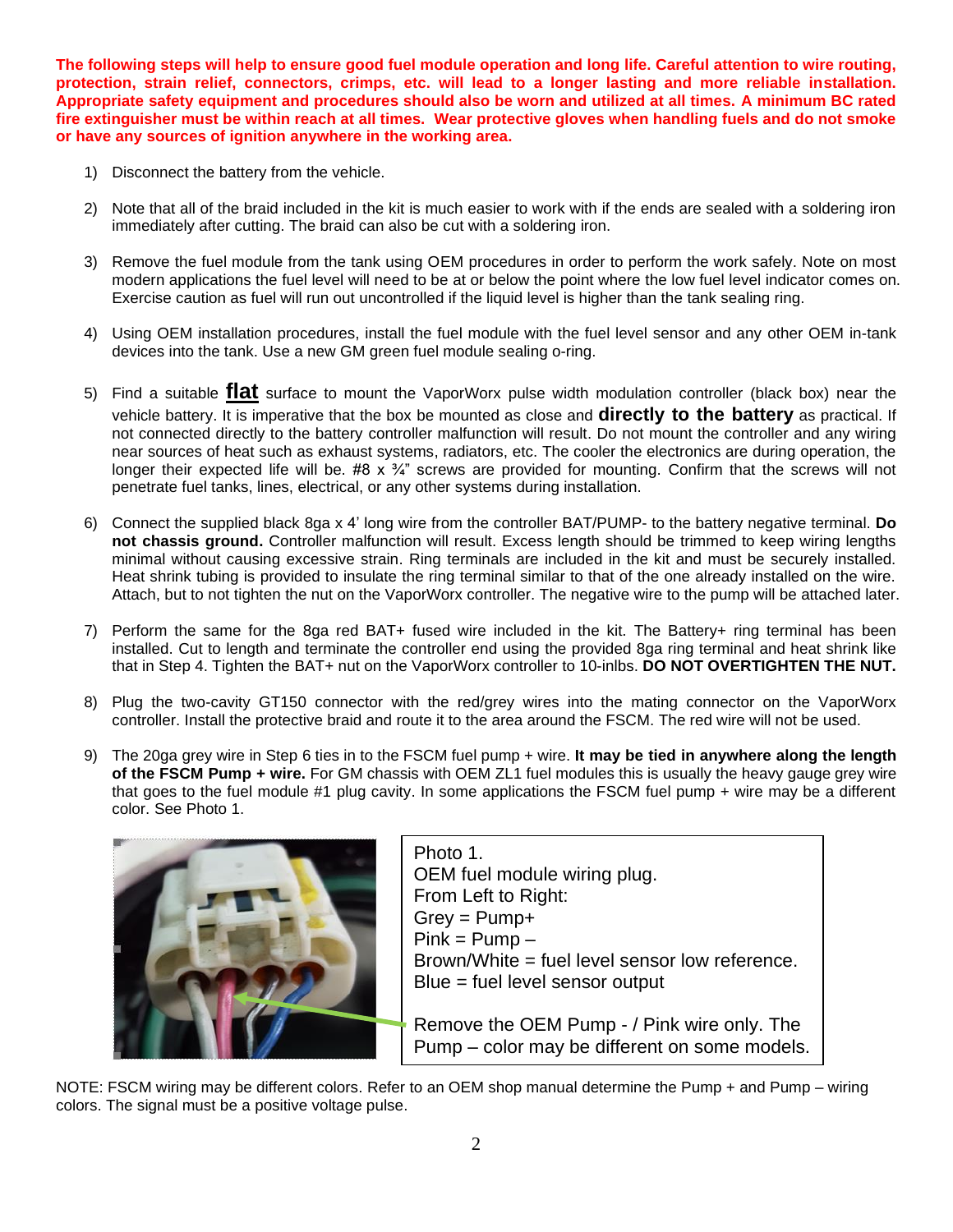- 10) Exercising caution, strip approximately ½" from the heavy gauge FSCM Pump + wire. Do not cut the FSCM wire.
- 11) Cut and strip the 20ga grey wire to the appropriate lengths, slip 2pcs ½" long shrink tubing onto the braid, then secure the wire to the FSCM grey wire by soldering. Seal the connection with rubberized tape and apply the heat shrink to the ends of the 20ga grey braid to keep them from fraying.
- 12) For most chassis, the Pump wire is a heavy gauge pink wire that goes to the fuel module #2 plug cavity. If the wiring is a different color, confirm that the wire is Pump -. Remove this wire from the plug body by performing the following:
	- a. Remove the blue cap on the end of the fuel module plug by prying up on its bottom or sides.
	- b. Using a jeweler's screwdriver, gently pry the locking tab away from the terminal. Once sufficiently moved, the wire will pull out of the plug body. Do not over-pry the locking tab or it will break. See Photo 2.



Photo 2. Gently pry the locking tab back to release the Pump - terminal from the plug body. The wire and terminal will slide out the opposite side of the plug.

- 13) Route the long VaporWorx 10ga red wire to the white fuel module plug. One end has a terminal already installed and will be inserted into the #2 cavity where the Pink Pump – wire was removed.
- 14) Route the long VaporWorx 10ga black wire from the VaporWorx controller to the KPM ground stud on top of the fuel module hat. The terminal installed goes to the BAT/PUMP- stud on the VaporWorx controller. Shared with the Bat- wire, tighten the nut to 10 in-lbs. **DO NOT OVERTIGHTEN THE NUT.**
- 15) The OEM PINK pump negative and the VaporWorx pump negative will attach to the KPM ground lug. Secure the negative wiring to the KPM ground stud by tightening the nut. Be sure that there is no excessive strain applied to the connections and that the wiring does not contact sharp edges, sources of heat, etc.
- 16) Install the suppled braided loom over the VaporWorx 10ga wiring (and 20ga grey if desired) along with  $2x \frac{1}{2}$ " long pieces of heat shrink tubing. Cut the braid to the appropriate length using a soldering iron or hot knife to reduce fraying.
- 17) Replace the removed PINK Pump wire from the module plug with the VaporWorx 10ga red wire. Insert this terminal into the #2 plug cavity with an audible click, and re-install the blue plug cap. Allow for sufficient length to reach the fuel module plug easily. See Wiring Diagram for reference. Wiring schedule:
	- a. Cavity 1: FSCM Pump + for Pump #1
	- b. Cavity 2: VaporWorx Pump + 10ga Red for Pump #2
	- c. Cavity 3: Fuel level sensor low reference (brown/white)
	- d. Cavity 4: Fuel level sensor output (blue)

NOTE: It does not matter which is Pump #1 or Pump #2. Both pumps tie into a common manifold and hence have no practical distinction.

- 18) Crimp the ¼" x 10/12ga ring terminal to the PINK Pump wire removed earlier. Use heat shrink to seal the crimp. Route the finished wire to the ground stud on the top of the KPM hat.
- 19) Route the VaporWorx 10ga black wire to the KPM ground stud. Using the supplied ring ¼" x 10/12ga terminal, crimp the terminal to the VaporWorx 10ga black wire, seal the crimp with heat shrink, and attach it along with the PINK Pump – wire to the KPM ground stud. Tighten the nut on the stud to secure both wires.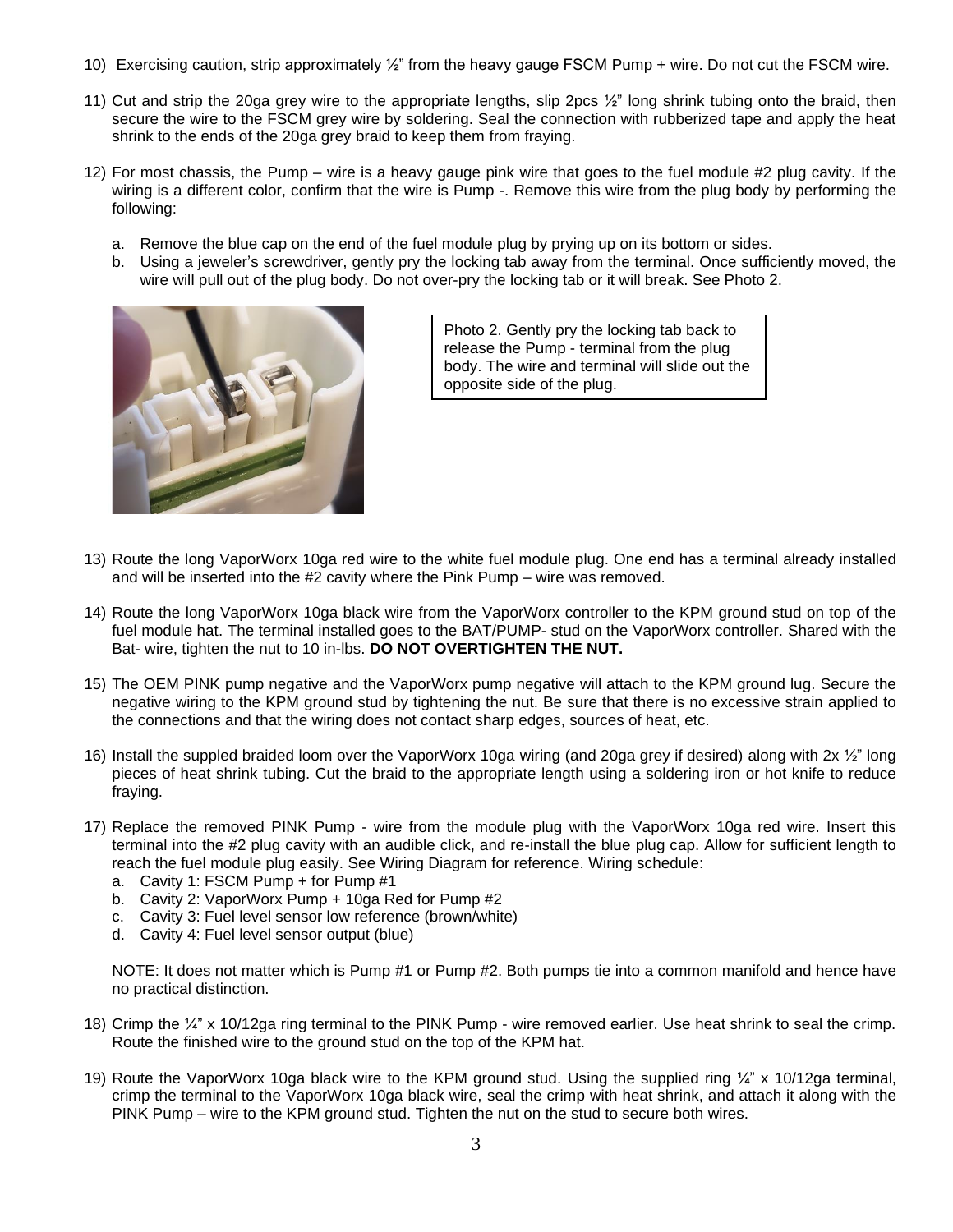- 20) Cut the VaporWorx 10ga red wire to the appropriate length to reach the Pump + terminal on the controller. Slide a  $\frac{1}{2}$ " long piece of heat shrink tubing on to the wire. Using the supplied #6 x 10/12ga ring terminal, crimp the terminal to the wire and seal with heat shrink. Attach the ring terminal to the Pump + terminal and tighten to 10 inlbs. **DO NOT OVERTIGHTEN THE NUT.**
- 21) Confirm that the three nuts that secure the heavy gauge wiring have be tightened to 10-inlbs. **DO NOT OVERTIGHTEN THE NUT.**
- 22) Align the braided loom and heat shrink that is routed from the controller to the KPM fuel module. Heat the shrink tubing to secure it to the loom.
- 23) Secure all wiring using zip ties, clamps, etc.

Refer to Photo 3 and Wiring Diagram 1 for the following steps.

- 24) Plug the white fuel module wiring plug into the KPM 1500 fuel module.
- 25) The assembled top hat should look similar to Photo 3.



Photo 3. Top hat wiring showing the white fuel module electrical plug used for the Pump + circuits, and the two Pump wires connected to the KPM ground stud.

Pink = FSCM Negative to KPM stud Grey = FSCM Positive to Pump #1+ Red = VaporWorx PUMP+ to Pump #2+ Black = VaporWorx BAT/PUMP- to KPM stud Brown/White = Fuel level sensor low ref. Blue = Fuel level sensor output.

NOTE: FSCM wiring may be different colors. Refer to an OEM shop manual determine the Pump + and Pump – wiring colors.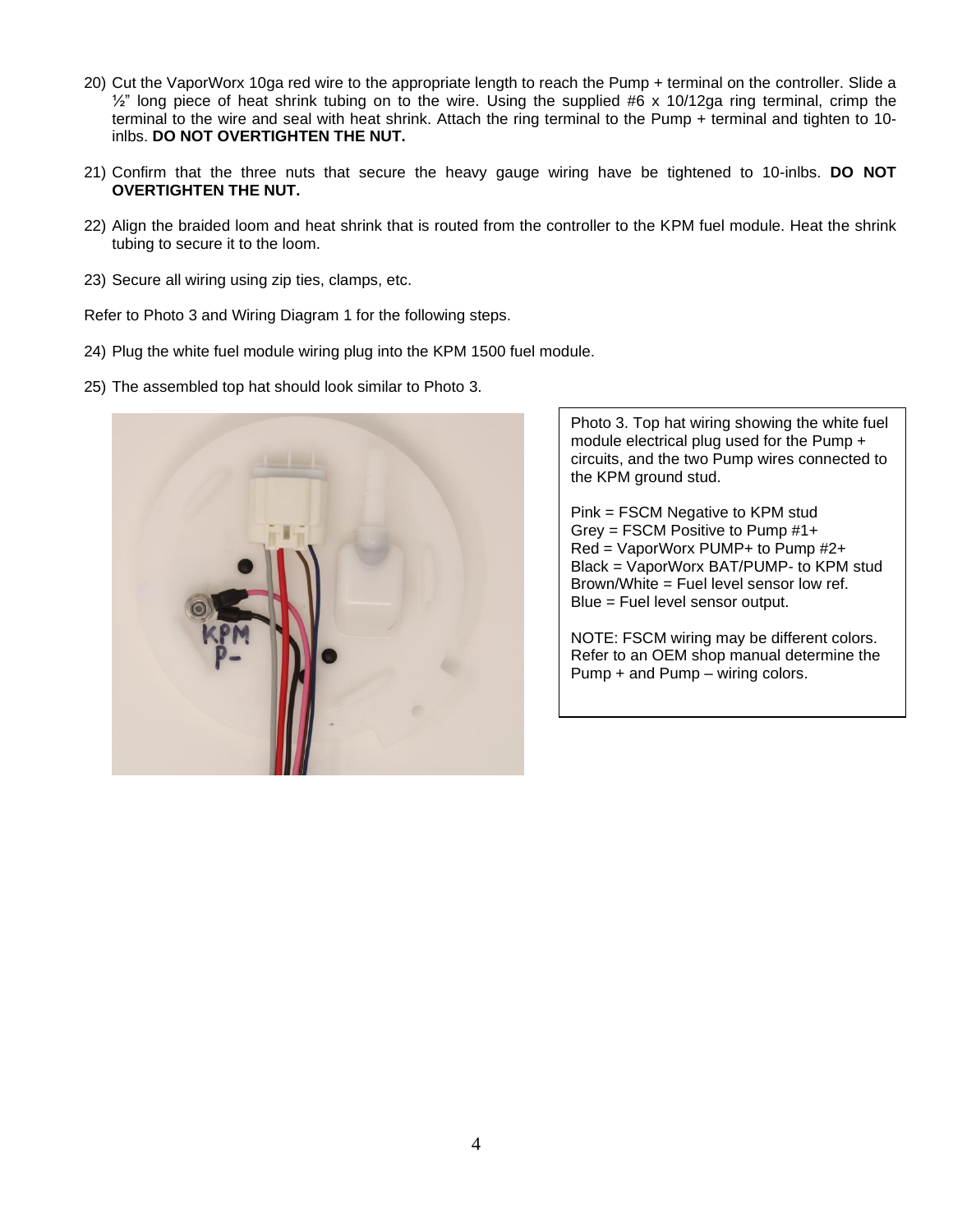## **Preparation Required Prior to Engine Startup**

- 1) The VaporWorx controller is tuned to work with the OE FSCM. No further VaporWorx controller tuning is needed.
- 2) Reconnect the battery
- 3) Insert the 40A fuse into the fuse link. A small spark during insertion is normal if the battery is connected.
- 4) Confirm that all wiring is connected per Diagram 1 and that the fuel lines are properly attached and sealed.
- 5) Put fuel into the tank.
- 6) Re-attach the battery.
- 7) Connect a pressure gauge to the engine fuel rail or monitor via the vehicle OBDII port.
- 8) Turn on the ignition switch. The fuel system should turn on for 1-2 seconds during the prime cycle. Turn off the ignition.
- 9) If the fuel level in the tank is above the white bucket reservoir (usually 3+ gallons for modern OEM tanks), the ignition may be immediately cycled on again to continue to prime the fuel system. Continue cycling until pressure is obtained.
- 10) If the fuel level in the tank is below the top of the white bucket/reservoir, after the first prime cycle wait 30 seconds before cycling again. Repeat the 30 second cycle until pressure is obtained.
- 11) Check for leaks and repair as required.
- 12) If no leaks are found, start the engine and confirm the fuel pressure meets specified demand.
- 13) If a very large injector is used (100#/hr+) it is possible that the OEM FSCM may react to the pulses generated by injector operation. Often the FSCM smooths out the pulses from a functional standpoint. However, visually using a gauge or via HPTuners/OBDII datalogging, large pressure spikes may be seen. These spikes make it difficult to determine actual fuel pressure. A fuel pulse damper offered by Radium Engineering has shown to reduce the pulses.